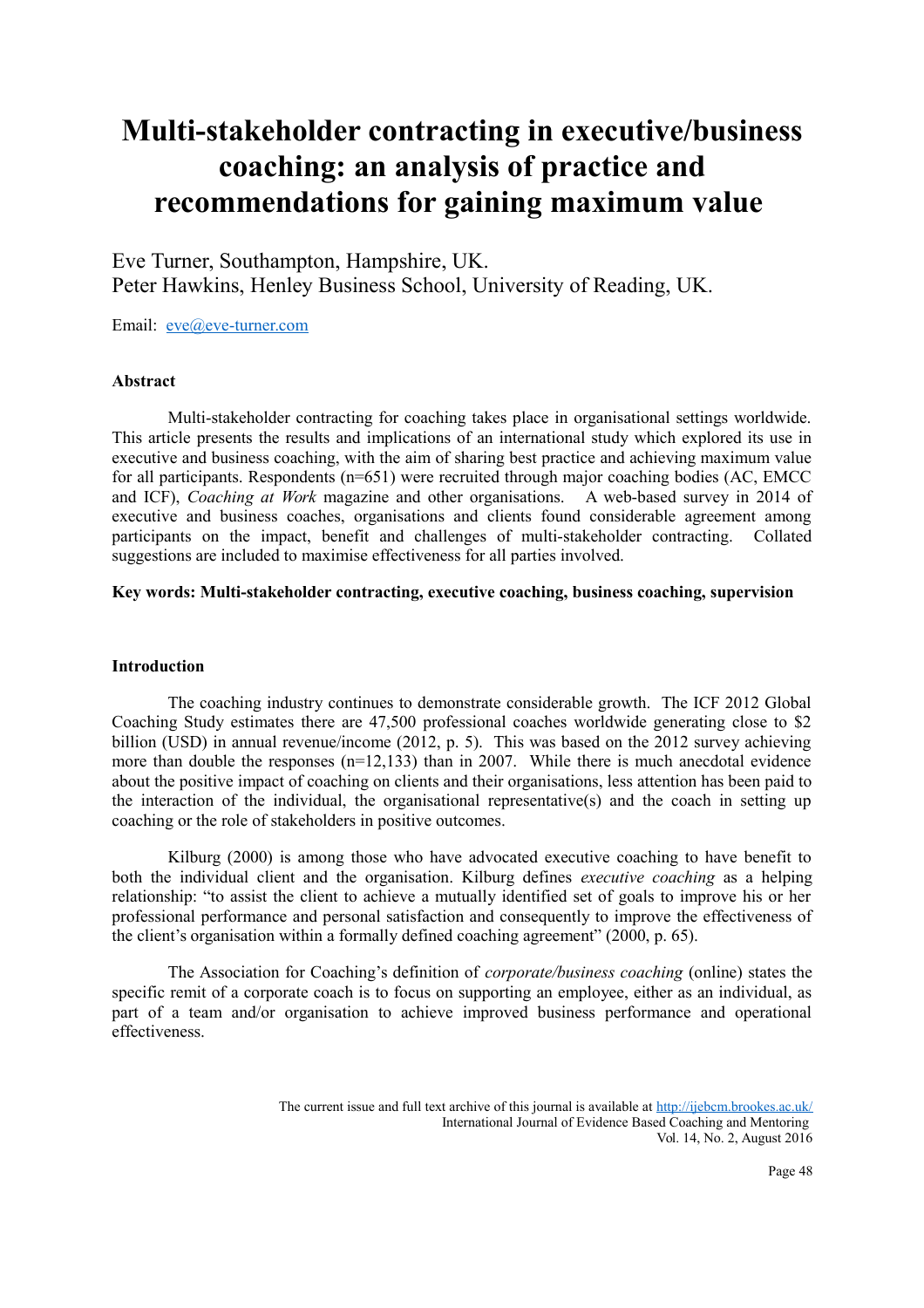In both these definitions, however, the nature of the relationship between individual and organisation in coaching is underspecified. Indeed, while coaching is a widely accepted developmental intervention there are still many gaps in research. In 2011 Passmore and Fillery-Travis identified "Critical features of the coaching relationship" as a central concern for the coaching profession and a significantly under-researched area. Their call for further research includes the impact of goals being set by others such as the organisation (2011, p. 81). Stober and Grant (2006) also reference the need for more research on the impact of coaching at both individual and organisational levels (2006, p. 367). Apart from noting the pitfalls of clients feeling coerced into coaching, the role of stakeholders lies outside the scope of the common themes they describe as effective in coaching.

 A primary role for multi-stakeholder contracting is setting outcomes for the coaching understood and agreed by all the parties, and the literature has suggested more attention be given to this. The Ridler Report 2013 (with the EMCC) stated there was evidence that "good contracting practices build the foundations for evaluation processes …and successful coaching outcomes" (p12). Three-way meetings between the coach, coachee and coachee's line manager were seen as a key mechanism for good outcomes for the individual and the organisation. However, this is not always implemented in practice. In one public sector study Carter and Miller (2009) found that less than one in five coaching objectives were directly aligned to organisational outcomes. They argue "uninvolved line managers can be a point of real weakness… (but) when line managers are involved as active and engaged sponsors it can make a real difference to coachees…" (2009, p. 9).

 The focus of the research presented here is on executive and business coaching, exploring the role of multistakeholder contracting where other stakeholders, in addition to the individual client, have a say in setting outcomes. To date there has been no published data on the impact, benefits and challenges; this article analyses data from coaches, organisations and clients to determine key themes that emerge.

 The interest of the researchers arose from case studies coaches brought to supervision when multi-stakeholder contracting had created challenges, for example feeling they were being used in place of a manager, or being requested to provide information to a line manager without the knowledge of a client. It is the first large-scale piece of research of its kind, collecting both quantitative and qualitative data about multi-stakeholder contracting in coaching, and updating supervision research. It goes on to share research-based best practice so that all parties may gain maximum value from the coaching, combining the researcher-practitioner partnership advocated (Passmore and Fillery-Travis, 2011, p. 70).

 In this study we defined multi-stakeholder contracting as: "any contracting that takes place involving more than two people – the coach and the individual client". This is distinct from Hay (2007, p. 117) where "multi-party contracting" refers to situations where more than 4 participants' interests are represented. There is no one term used for this form of contracting throughout the industry so we made clear our definition in the introduction to the web-based questionnaires: "Stakeholder contracting, multi-stakeholder contracting, sponsor contracting, three or four way plus contracting - refers to contracting for coaching where a representative(s) of the organisation is involved in setting and evaluating outcomes alongside the coach and the individual client."

*Objectives of the study*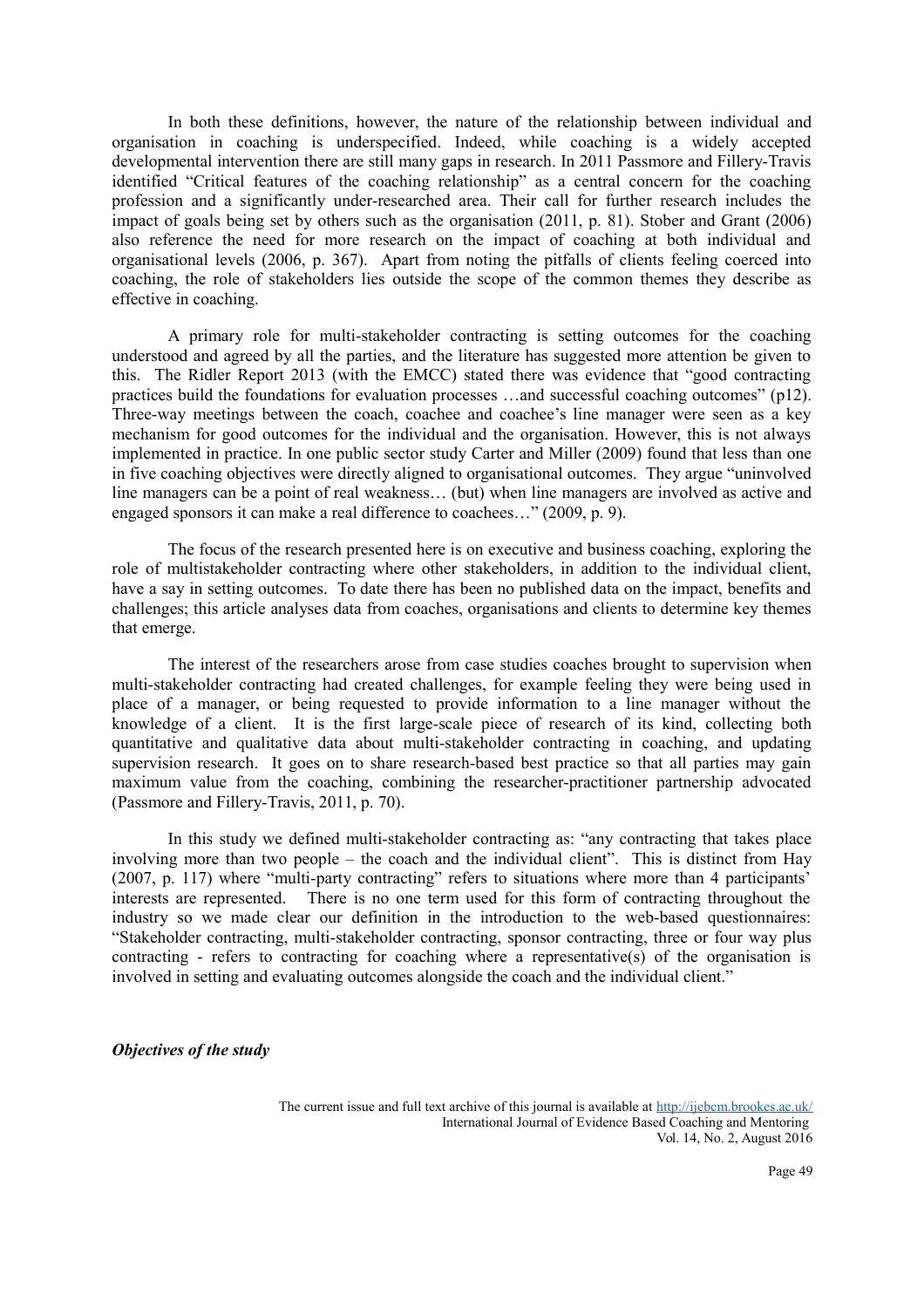The aim of this study is to explore the process of multi-stakeholder contracting and the elements that contribute to its success if coaching takes place on this basis. The main objectives were to:

- 1. Gather and compare the views of all parties to multi-stakeholder contracting coaches, clients and sponsors, and in doing so see how widely it is practiced.
- 2. Consider the impact and, potential benefits of, and challenges to, multi-stakeholder contracting
- 3. Provide research-based guidance on how to carry out multi-stakeholder contracting most effectively, in what circumstances it is most effective, and common pitfalls to avoid
- 4. Find out whether this aspect of contracting was taken to supervision and consequently update the research on how many coaches use supervision globally; to update attitudes of organisations to supervision; and uniquely seek clients' views on its use. These aspects are outside this paper's scope but can be found in Turner and Hawkins (2016).
- 5. Identify further research opportunities and make recommendations as appropriate arising from the findings, for example related to training.

## **Literature research**

 The earliest reference to three-way contracting is from English (1975, p. 383) who describes a "three-cornered contract" in relation to workshops she was contracted to run by a third party. She used the term to describe "great powers" (the organisers), the people in the workshop and herself. The theme of three-cornered contracting has been taken up and developed by many researchers and authors (Hay, 2007; Rogers, 2008; Eriksson, 2011; Passmore and Fillery-Travis, 2011; Ogilvy and Ellam-Dyson, 2012; Cowan, 2013). Hay uses the three corners to represent the client, the practitioner and the organisation (2007). However, she also offers a four-cornered contract which adds the line manager to the organisation (alongside HR) because the line manager "can provide valuable developmental support to your clients provided they understand the nature of the coaching" (2007, p. 115). Hay refers to multi-party contracting as something additional, for example, where a coach might be employed by a consultancy that has contracted with the client's organisation, or the coach works with a teacher meaning the local education authority, parents and pupils are all stakeholders, even if some are 'silent' (2007).

 A further theme in the literature is the need for organisational involvement for successful coaching (Stewart *et al.,* 2008). One key area highlighted is around clear outcomes that meet the needs of all parties to coaching. Rogers (2008, p. 123) believes "The more you and our client can include the whole system, the more effective the coaching is likely to be". Passmore and Fillery-Travis (2011) point to the relevance of a wider support network for coaching. Kilburg (2000, pp. 65- 66) makes links between the roles of consultant (coach), individual client and the organisation in defining executive coaching:

… a helping relationship formed between a client who has managerial authority and responsibility in an organisation and a consultant who uses a wide variety of behavioral techniques and methods to assist the client to achieve a mutually identified set of goals to improve his or her professional performance and personal satisfaction and consequently to

The current issue and full text archive of this journal is available at<http://ijebcm.brookes.ac.uk/> International Journal of Evidence Based Coaching and Mentoring Vol. 14, No. 2, August 2016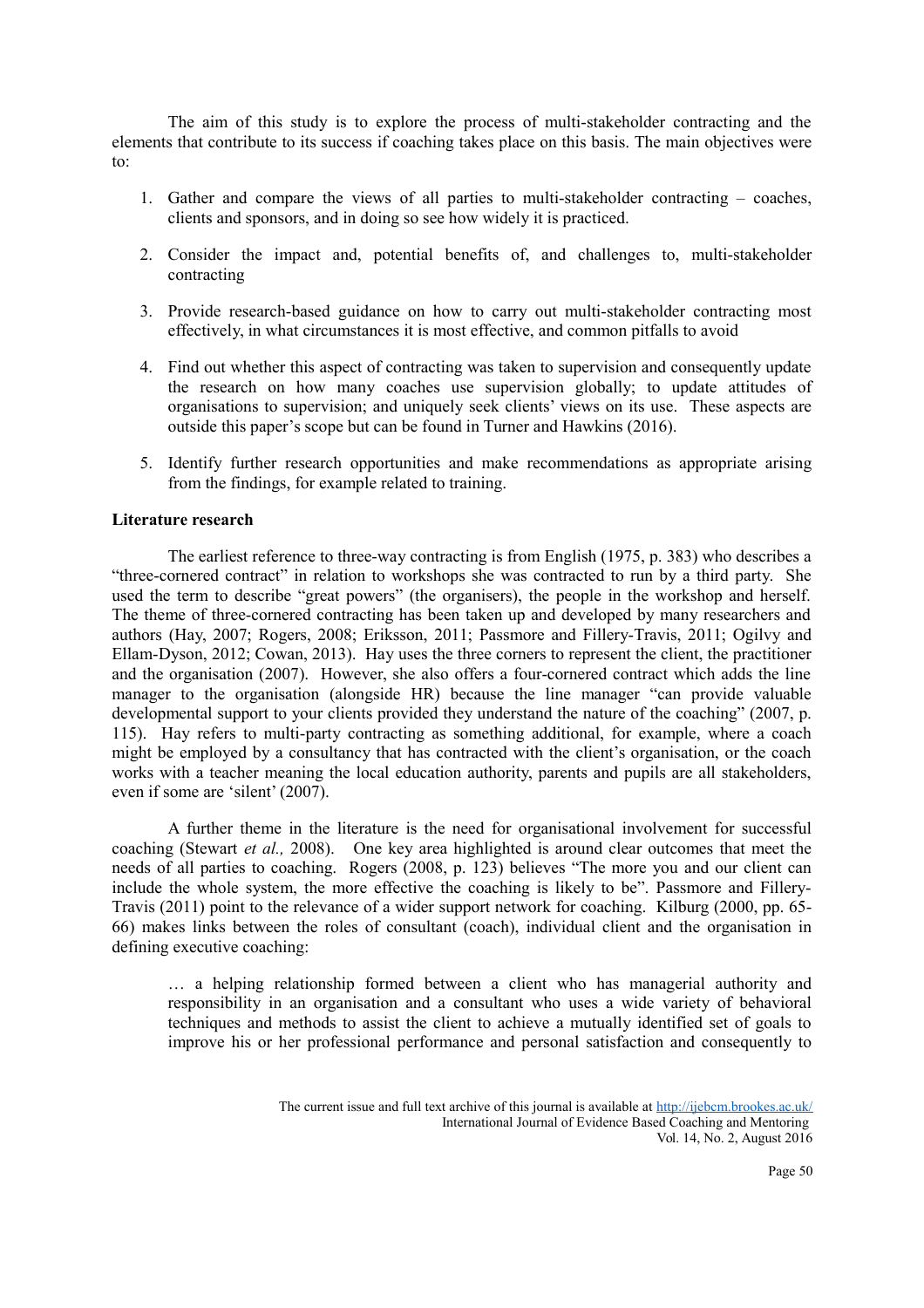improve the effectiveness of the client's organisation within a formally defined coaching agreement.

Sandler talks about the need for a three-way meeting and liaison with the HR sponsor to ensure that "the key organisational stakeholders feel their perspective has been sufficiently taken into account" (2011, p. 93). She argues the need for engaging with the client organisation, that has commissioned and funded the coaching, at the outset and throughout to "maintain the balance between getting alongside our clients and not becoming too influenced by their client's view of the world" (2011, p. 96).

 Multi-stakeholder contracting brings to the fore the question "Who is the client?" alluded to by Sandler in relation to dual accountability (2011). Eriksson (2011) talks of a lack of clarity in setting outcomes and expectations at the start, and its impact on discussing boundary issues or in setting up evaluation. St John-Brooks gets very different coach responses in her own research on internal coaching, ranging from a respondent who thought employers' interest was so fraught with difficulty it was not worth considering, to the organisation being the primary responsibility (2014). Cowan's (2013) respondents also differed on the degree to which the needs of the organisation and the wider system should be considered (2013). Eriksson highlighted a contrast between the executive coach group who "emphasize a more personal and holistic individual "life as a whole" level and the purchasers more result-oriented focus with a task/result oriented focus tied to company development." (2011, pp. 4-5). Scoular (2011) goes further in describing the contractual situation as "tricky" because the "real client is not the person sitting in front of you, it's the organisation paying the bill" (2011, p. 64). She believes those "usually former therapists… (who) maintain that the 'client' to whom they have primary and sole responsibility is the person sitting in front of them... [are] wrong ethically, and indeed legally; if the coach is contracted with the organisation then the organisation is the client" (2011, p. 65). Brown argues that the future of coaching lies in the coach becoming "absolutely necessary to the organisation as well as the individual" (2015, p. 7).

 There is evidence from a number of sources that management support can have a positive impact on coaching outcomes (e.g. Goldsmith, 2004; Knights and Poppleton, 2007; Stewart *et al.*, 2008; Ogilvy and Ellam-Dyson, 2012; Carter and Miller, 2009; Ridler & Co, 2013). However, there is little published research about the means to achieve this. Practice seems varied. Coutu and Kauffman talk of "sketchy mechanisms for monitoring the effectiveness of a coaching engagement" (2009, p.27), referring to research done with 140 coaches. The authors noted that all but eight of the coaches said the "focus shifted from what they were originally hired to do"; and while 3 per cent said they were hired to address personal issues, 76 per cent responded positively when asked if they had ever assisted executives with personal issues. Peterson (2009, online) states "The problem is when organisations ask for one thing and get something else. Often companies have no idea what the coaches are really doing". He adds that "One reason seems to be that coaches can be very lax in evaluating the impact of their work and communicating results to executives and stakeholders." The practice of multi-stakeholder contracting is one way to ensure there is shared agreement on outcomes and therefore shared understanding and responsibility for evaluation.

 Eriksson's (2011) research in Sweden with 85 organisational representatives, including coaches, also evidences a lack of joint outcomes. She finds that "In this study it is apparent that there is no communication between the three parties (coachee, purchaser and executive coach)" (2011, p. 24). Eriksson proposes a seven-stage executive coaching buying-in model where stage four is contract and implementation. She advocates a series of three-way meetings to "make necessary

The current issue and full text archive of this journal is available at<http://ijebcm.brookes.ac.uk/> International Journal of Evidence Based Coaching and Mentoring Vol. 14, No. 2, August 2016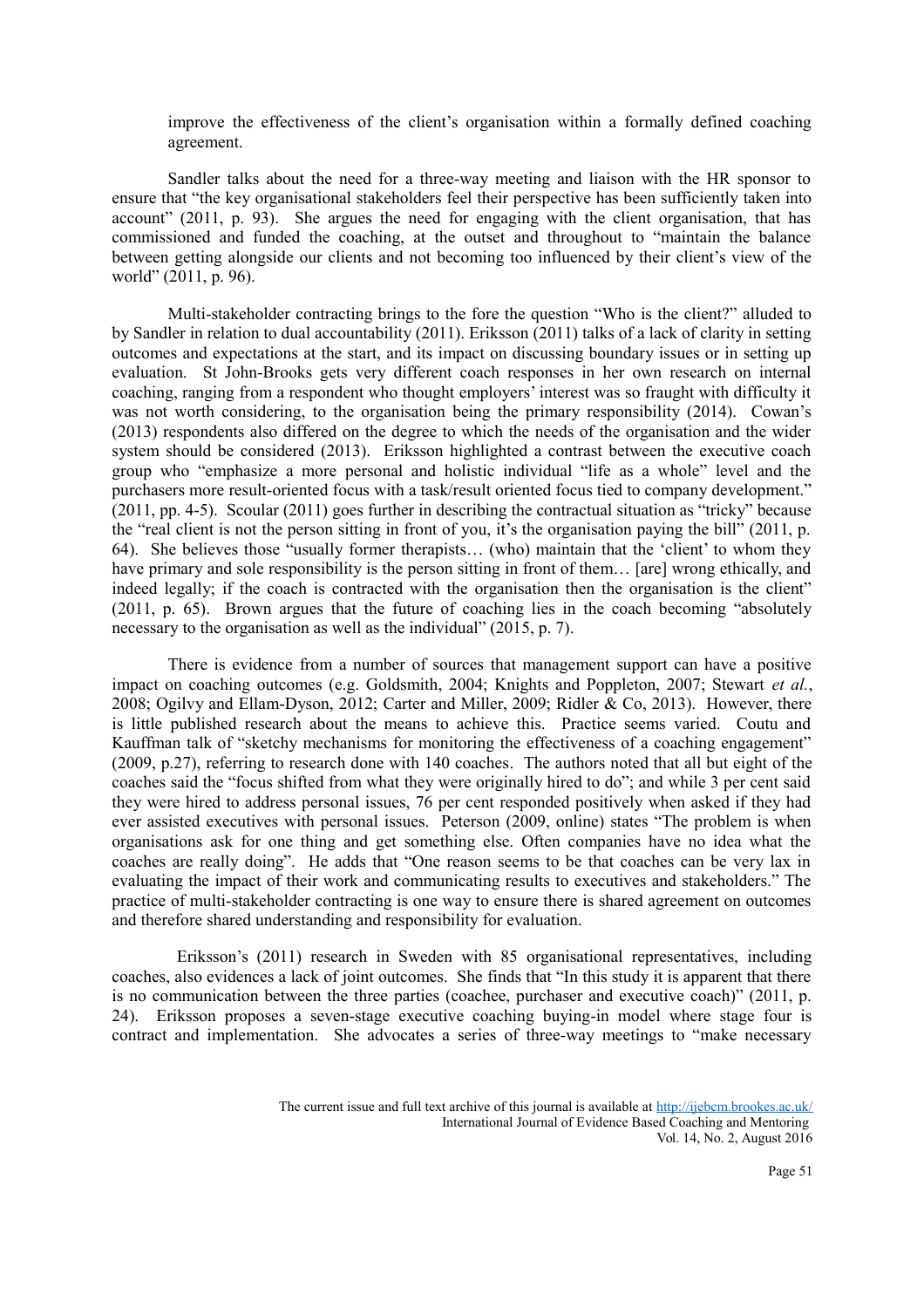clarifications around the commission" and also monitor the quality and the outcome and discuss evaluation.

 Ogilvy and Ellam-Dyson (2012) report similar findings from their research based in the UK while more than half of managers were involved in the decision for their direct reports to have coaching, none of the participants identified manager involvement in contracting. Their research with coachees and line managers examined the line manager's role in their direct report's coaching and examined the impact of this on coaching effectiveness. None of the fifty goals identified was linked to organisational outcomes, although forty-eight had some link to business needs such as developing better relationships with colleagues and stakeholders. There was little reported management involvement in evaluation and from the coachees' perspectives barriers to effective coaching included managers who did not take an active interest, did not model coaching, showed disinterest and took an unstructured approach towards their direct reports. Ogilvy and Ellam-Dyson make six recommendations including holding a three-way meeting at the start to explain how the coaching process works and how line manager involvement can be beneficial. They also suggest that the client seek feedback on their performance and areas for development from their manager before their first coaching session. Clutterbuck believes that one of what he calls the "eight coaching myths/misconceptions" is that the client is the focus for the coaching, when you need to pay attention to the systems too (2015, pp. 9-10).

 Cowan (2013, p. 14) interviewed six coaches with between five and twenty years' experience who had been involved in multi-stakeholder contracting. The aim was their "understanding the experiences of external executive coaches working with coachees' assigned goals, finding out about the issues they face in working with multi-stakeholder contracts and exploring how they manage that process. There was agreement about the skill of the coach in facilitating a three-way meeting, the need for agendas to be overt and to maintain integrity as a coach. Cowan also notes that:

The process for contracting for, and managing, assigned goals, presents opportunities but also pitfalls to which a less experienced or reflective coach may be vulnerable. This has implications for the profession in terms of standards and training (2013, p23)

In summary, this review reveals that there is no detailed or consistent approach to:

- i) the use of multi-stakeholder contracting
- ii) the involvement and role of the organisation in setting and monitoring outcomes or
- iii) providing guidance around the setting of goals when more than the individual client is involved.

The literature suggests that in practice the involvement of organisational representatives in setting outcomes is sporadic, and while there is a common theme that multi-stakeholder contracting could be helpful, there is less agreement about how widely it is done and how to gain most benefit from it. The review has identified that there can be challenges associated with it but these are only alluded to, with no research done in depth from the different stakeholder perspectives.

#### **Research Methodology**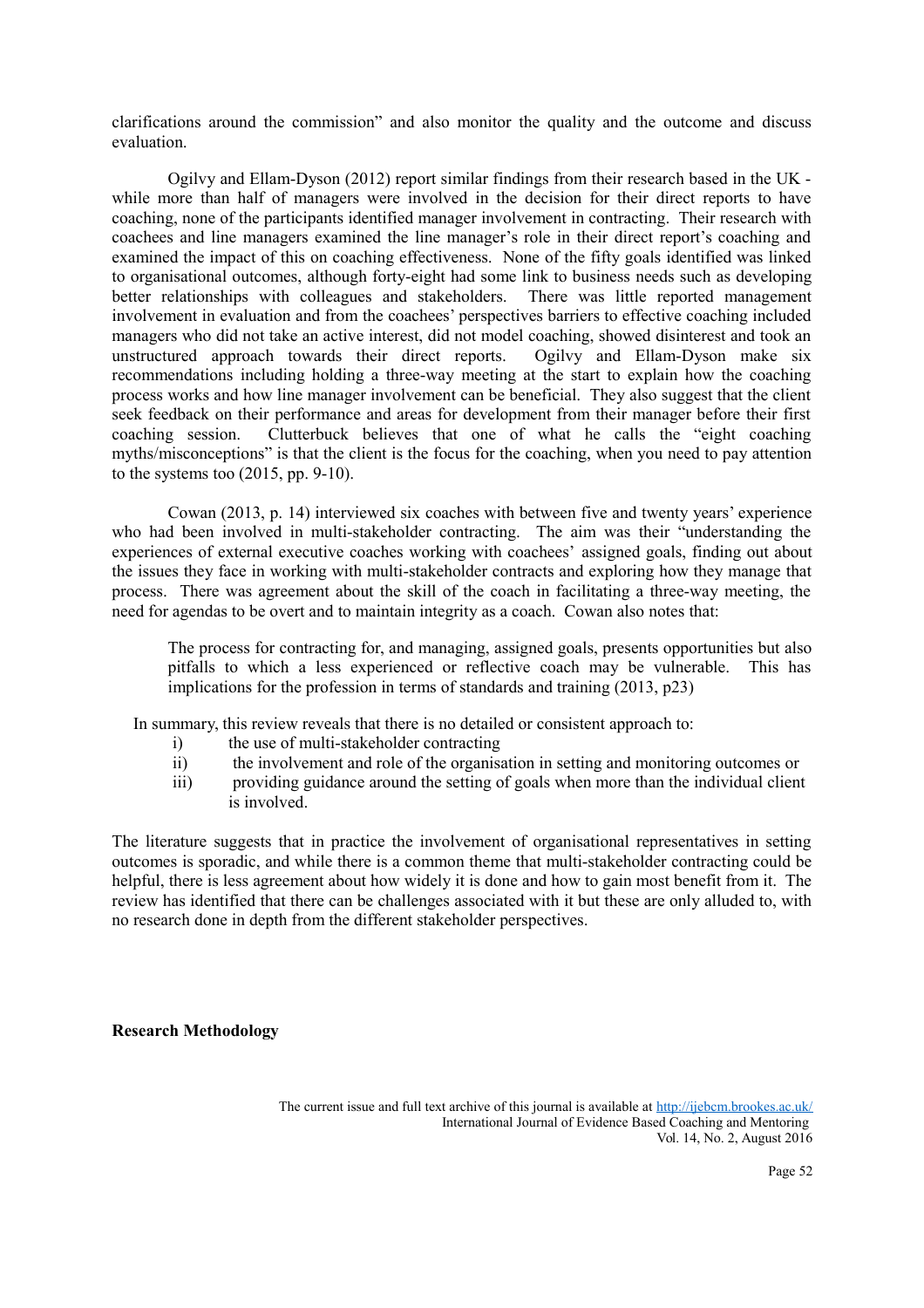To our knowledge this is the first wide scale study of the use of multi-stakeholder contracting, drawing directly on all parties' experiences. The research was piloted in autumn 2013 and carried out during 2014. Data collection involved coaches, coachees and organisations who employ coaches. Respondents were asked to complete an internet-based questionnaire designed specifically for this purpose. Invitations to take part and links were sent out through major coaching bodies (AC, EMCC and ICF) as well as a number of key employing organisations, *Coaching at Work* magazine and personal contacts. Participation was voluntary and both anonymity and confidentiality were assured.

 The survey was aimed at business and executive coaches as they are the coaches most likely to be working within organisations and therefore get involved in multi-stakeholder contracting. There were three separate questionnaires, for coaches, organisation representatives, the vast majority of who were from HR and L&D (see Table 3) and clients. There were core areas of questioning on demographic information; coaching background and experience; views on, and experience of, multistakeholder contracting including who was involved, frequency, appropriateness, impact, benefits and challenges; what respondents would like the data to answer and their 'top tips' for successful multistakeholder coaching. It also researched supervision arrangements (coaches) or requirements (organisations/clients) and these are reported elsewhere.

 Some of the questions emerged from supervision groups and individual supervision that the authors had conducted over many years. The questions were of two kinds: several multiple-choice questions to provide data that could be analysed quantitatively, and open questions to provide opportunities for participants to write in qualitative responses, without word count restriction, and these were analysed thematically. Not all questions were appropriate for all respondents and there was a piloting phase to gather feedback.

 The epistemological stance used in the research is phenomenological, following the social constructionism approach that "'reality' is not objective and exterior, but is socially constructed and given meaning by people……through sharing their experiences." (Easterby-Smith et al, 2004: 29). The authors, based on their own extensive supervision experience and review of the literature, did start with a working assumption that multi-stakeholder contracting took place in many, but not all, executive coaching assignments, and that its use, method and benefits were complex and contested areas, but remained agnostic as to what would emerge in all of these areas. The emerging data was used to come up with suggested approaches to make multi-stakeholder contracting clearer and as effective as possible. While understanding that the researcher will always influence the research and effect how it is analysed (Easterby-Smith et al, 2004, p. 61), we challenged each other's beliefs to get as close as possible to a "freedom from suppositions" (Moustakas, 1994, p. 85).

 Using an online survey made it much easier to collate data across a number of people globally (McLeod, 1994). In fact, it was a mixed method approach in design mixing both qualitative and quantitative data (Cresswell & Clark, 2007) though in their categorisation it was a "study employing minimum qualitative research" (2007, p. 11). Analysis of the multiple choice questions was done using descriptive statistics, drawing on the Excel tables and graphs generated by the tools available from the survey provider, SurveyMonkey. An inductive approach was followed in the analysis of the qualitative data, allowing the theory to "follow the data" (Saunders *et al.*, 2000, p. 88). There were, for example, 260 responses to requests for 'top tips' for multi-stakeholder contracting, and hundreds of responses linked to impact, benefits and challenges. With multiple responses, all the comments were put into Word and manually analysed in two stages using substantive coding as outlined by Holton (2010). It involved, in the first stage, reading through all the comments and assigning specific, open codes. The codes were descriptive and a note was made of every theme/issue arising from the

The current issue and full text archive of this journal is available at<http://ijebcm.brookes.ac.uk/> International Journal of Evidence Based Coaching and Mentoring Vol. 14, No. 2, August 2016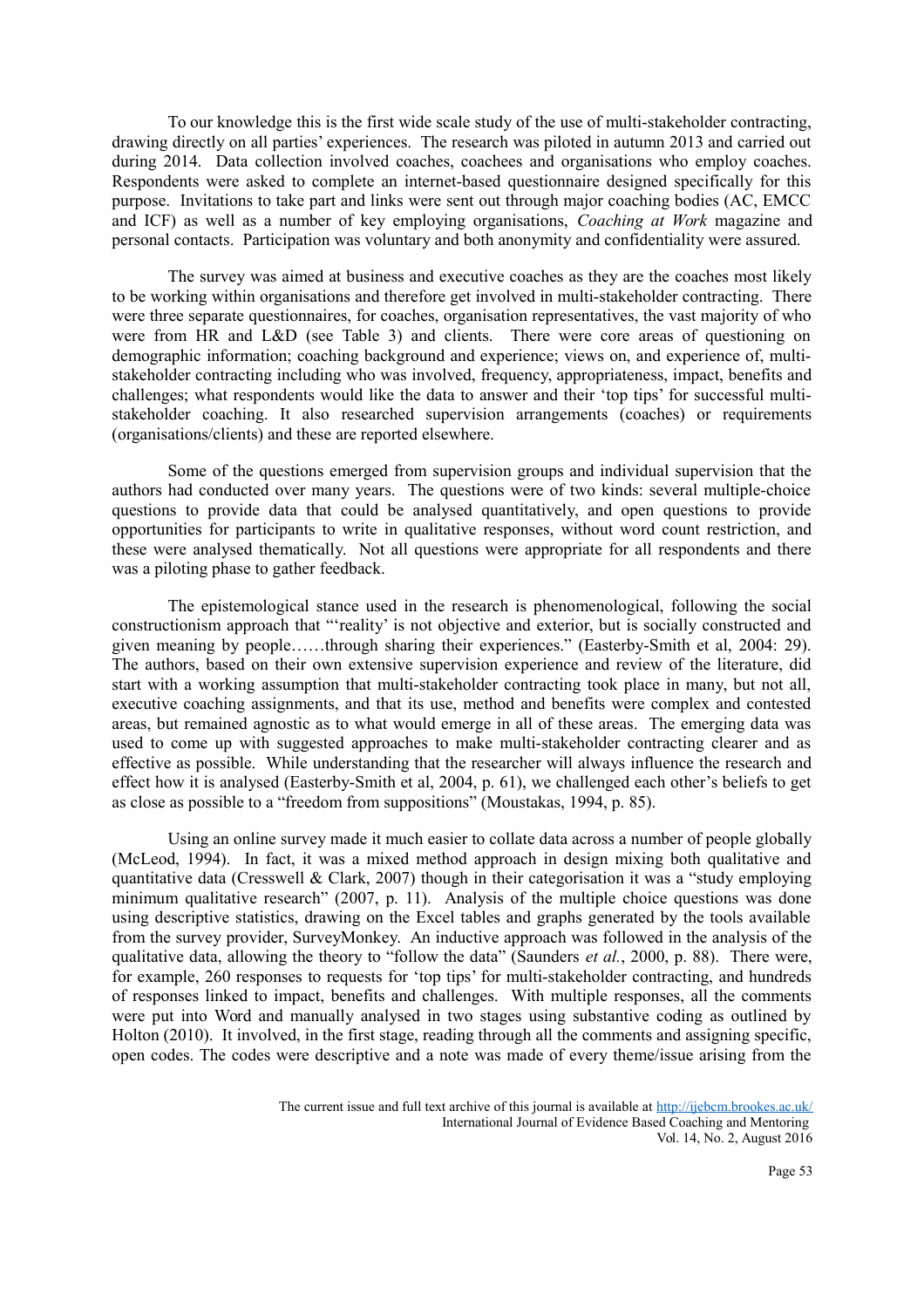comments. There were no pre-existing codes in mind or any particular expectations with regards to the data before analysing it. The post-doctoral researcher who did the two-stage coding did not have any background in coaching which supported them in being neutral and open minded.

 In the second stage the text and the initial codes were re-read several times, comparing the respondents' statements and codes and making connections and grouping them into wider, more conceptually representative themes, thus saturating the codes. These codes appear in the article as part of the findings.

 One of the limitations of this study is that coaches, organisational representatives and clients who have some experience or understanding of multi-stakeholder contracting were more likely to take part. Additionally, the main method of accessing coaches was through the coaching professional bodies, so the sampling frame may not have been representative of all coaches. Coaches who belong to professional bodies are self-selecting and choose to adhere to a code of ethics for example. Another limitation is that the authors rely exclusively on self-report data, so there has been no attempt to consider outcomes using, for example, performance appraisal data or 360s.

651 surveys were completed: 569 coaches, 52 organisational representatives and 30 individual clients. Nearly two-thirds of the coaches surveyed overall were female, although in Europe and Asia there were slightly more male than female coaches. The vast majority were aged 40+ with the most popular age range 50-69. The remaining  $10\%$  (n=57) of coaches were mainly spread across the age ranges 30-39 and 70+. Just four coaches in total were aged 29 or under and four chose not to give their age. The majority of coaches had some form of accreditation (68.8%, n=390) and were external coaches (66.5%, n=377). The UK had the lowest rate of external coaches at 58.8% (n=177) and had more internal or associate coaches than other regions. Just over half the coaches came from the UK, just under a quarter from Europe and just over 10% from the USA/Canada.

| Overall $(n=569)$ | 40-49            | 50-59            | 60-69           |
|-------------------|------------------|------------------|-----------------|
| Total             | $27.1\%$ (n=154) | $46.6\%$ (n=265) | $16.3\%$ (n=93) |

| HR/Learning and Development                 | 38.2% | $n=212$ |
|---------------------------------------------|-------|---------|
| Public sector (e.g. education, NHS, other)  | 37.5% | $n=208$ |
| Senior manager                              | 36.9% | $n=205$ |
| Running own company                         | 24.1% | $n=134$ |
| Psychologist, psychotherapist or counsellor | 18.0% | $n=100$ |

## **Table 1: Coach Age Profile**

#### **Table 2: Coach Backgrounds**

 The most common backgrounds of coaches (with respondents able to tick multiple responses) were HR/L&D, the public sector and senior management. There were few geographical differences; in the UK there was a high number of NHS staff (16.6%, n=49), there was a higher number in the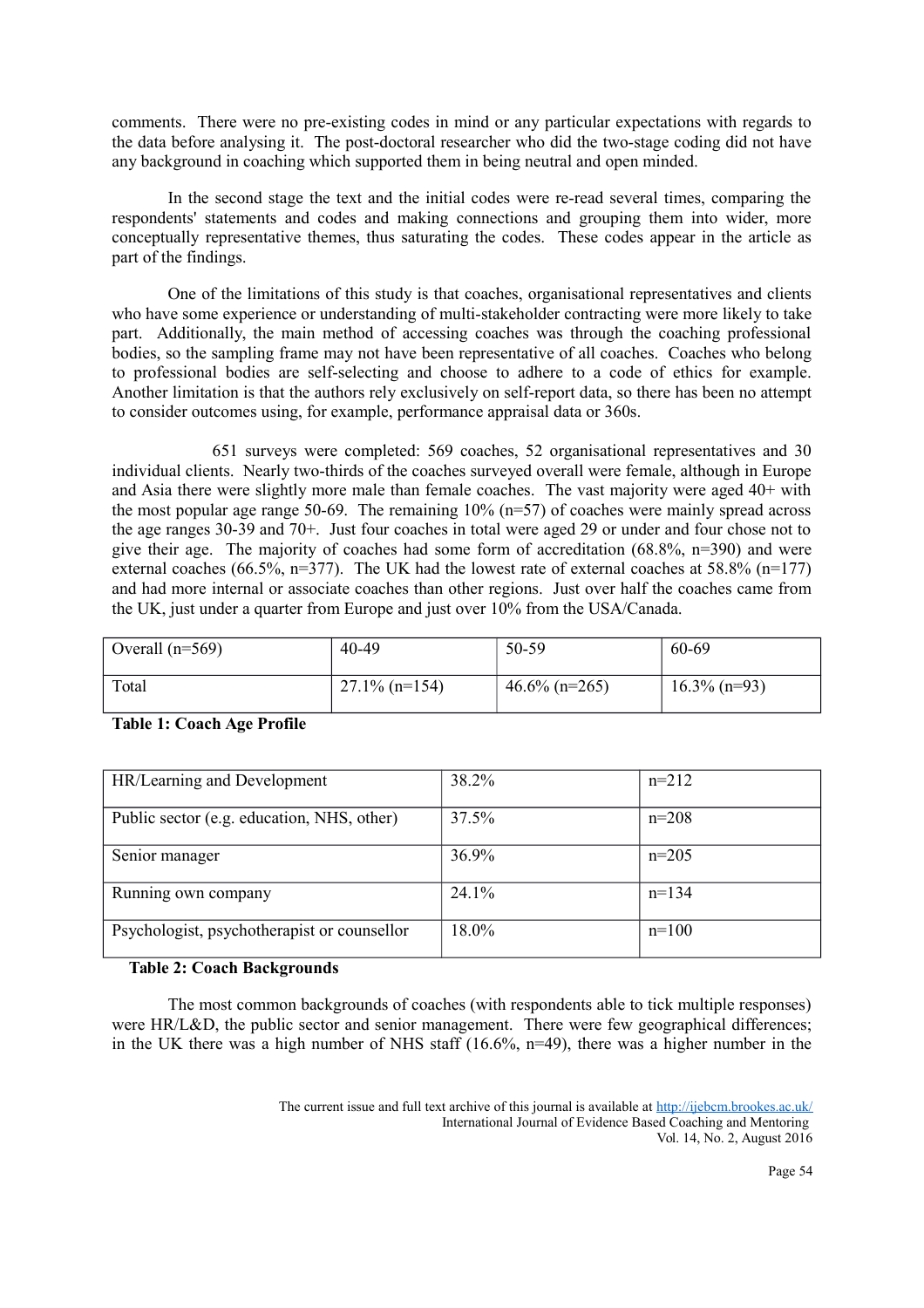psychologist, psychotherapist or counsellor category in Europe (26%, n=33) and in Australia/New Zealand (32.1%, n=9).

 In organisations (n=50) the respondents had mainly HR/L&D backgrounds which means that few line managers were involved in the research:

| Learning and Development (including a senior<br>$L&D$ manager) | 44.0%   | $n=22$ |
|----------------------------------------------------------------|---------|--------|
| HR (including a senior HR manager)                             | 28.0%   | $n=14$ |
| A line manager (however senior)                                | 18.0%   | $n=9$  |
| A coaching manager (not as part of HR or<br>L&D)               | $4.0\%$ | $n=2$  |
| N/A                                                            | $6.0\%$ | $n=3$  |

#### **Table 3 Organisation Backgrounds**

The majority of the organisational respondents were in the UK  $(71.1\%$ , n=37) and Europe (19.2%, n=10) allowing limited geographical comparison. Females predominated (73.1%, n=38) with males making up just over a quarter of respondents  $(26.9\% \text{ n} = 14)$ .

## **Key findings**

 The findings section begins with an examination of the quantitative data to see how widespread the practice of multi-stakeholder contracting is, how it is viewed, who is involved, and at what stages in the coaching programme. Next, themes drawn from the impact, benefits and challenges are presented. Finally, best practice advice for multi-stakeholder contracting is collated, using qualitative responses within the questionnaire. Themes emerge around clarity, confidentiality and the importance of context when coaches contract with organisational representatives and individual clients. The potential tension between an individual's objectives and the outcomes an organisation requires are also highlighted. These quotes give a flavour of what emerges:

*…There is often an implicit trade off of delivering what the stakeholder expects and also dealing with deeper issues within the sessions that the coaching client does not bring to the 3 way session.* (Female coach, 10+ years, UK, with HR/L&D background)

*I do have an underlying belief that if the coachee works on things that are important to them, then this will have a ripple effect on their performance...but I also think that they may have blind-spots that the business needs to help them to identify as goals for the coaching.* (Female coach, 10+ years, UK, who previously ran their own company)

## *The current practice of multi-stakeholder contracting*

The vast majority of coaches (87.8%, n=454) who took part in the survey had experience of contracting in coaching which had involved a third party beyond the coach and coachee. When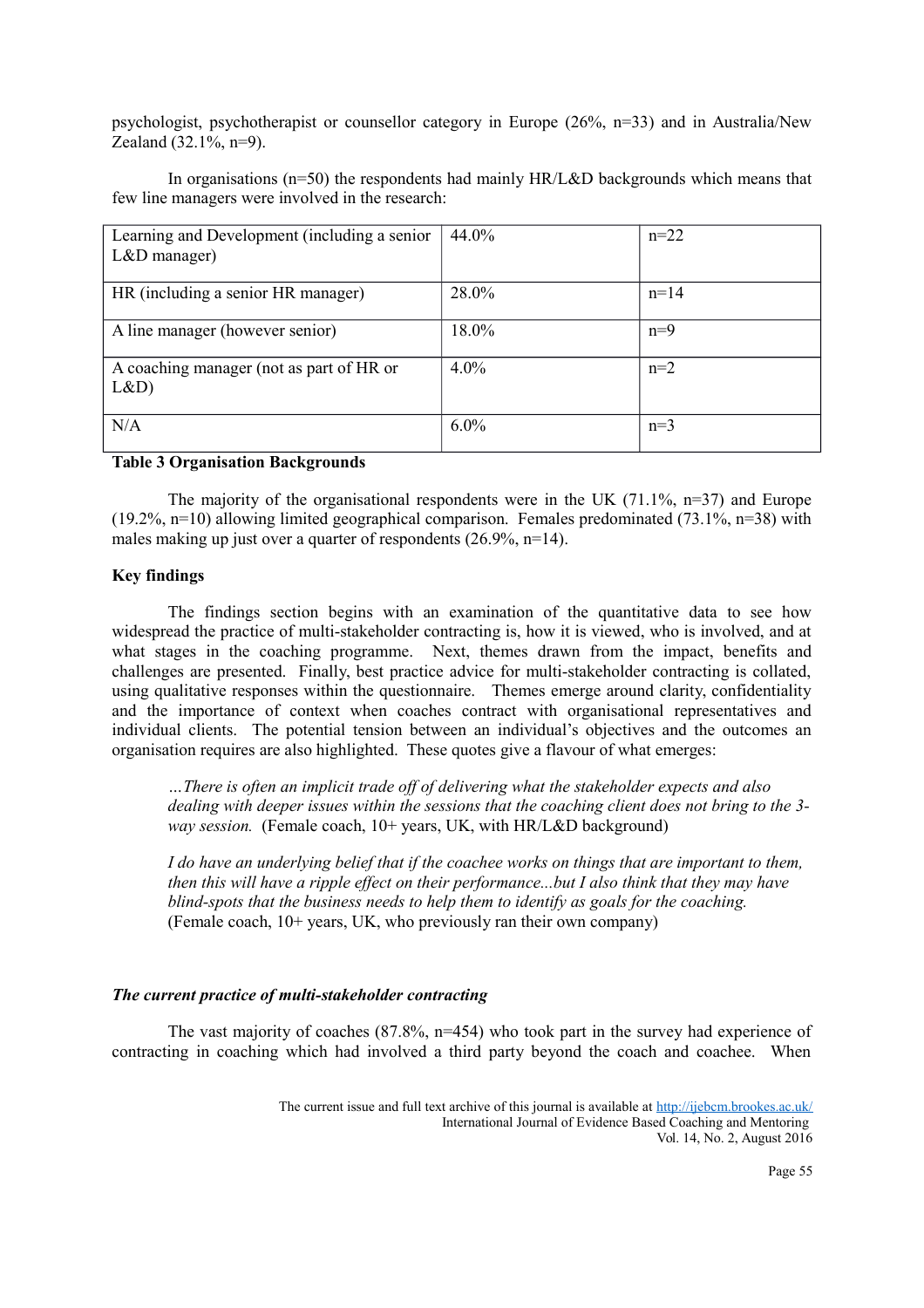analysed by coach experience the figure rose to  $96.0\%$  (n=212) for those working for 10 years or longer as a coach. There was little variation in this across the world. The overall result is similar in organisations where again the majority (81.3%, n=26) of those responding said that a line manager, HR, L&D or a coaching manager had been involved in such meetings. The data in Table 4 is supported by 42 coach comments which make clear that context is crucial:

*Stakeholder contracting is neither good nor bad, except as the stakeholders and coach(es) make it so. This type of arrangements requires exceptional clarity on the part of the coach to ensure each party is clear about the agreement and expected results.* (Female coach, 10+ years, USA/Canada, who has a background up to CEO/Chair level in a variety of settings)

*I agree that in certain circumstances, stakeholder contracting is good practice.* (Female internal public sector coach, 5-9 years, UK)

| Stakeholder contracting is | Coaches $(n=506)$ | Clients $(n=25)$ | Organisations $(n=32)$ |
|----------------------------|-------------------|------------------|------------------------|
| good practice              | $81.8\%$ (n=414)  | $44\%$ (n=11)    | $78.1\%$ (n=25)        |
| poor practice              | $1.4\%$ (n=7)     | $0\%$            | $3.13\%$ (n=1)         |
| unnecessary                | $0.2\%$ (n=1)     | $4\%$ (n=1)      | $3.13\%$ (n=1)         |
| I do not have strong views | $16.6\%$ (n=84)   | $52\%$ (n=13)    | $15.6\%$ (n=5)         |

## **Table 4 What is your view on stakeholder contracting within organisations?**

*Multi-stakeholder meetings: attendance, length and frequency*

 A similar number of organisations and coaches (51.7% v 43.7%) reported having been involved in multi-stakeholder contracting more than half the time over the last twelve months. However, for two fifths of organisations (41.4%) and business/executive coaches (40.1%) this form of contracting is still relatively unusual (1 in 4 coaching programmes or less).

 The research shows that a significant amount of time is given to multi-stakeholder contracting when it does take place. In organisations  $(n=28)$  more than three-quarters of respondents say that meetings are at least one hour long (82.1%, n=23), with several taking at least two hours  $(19.4\% \text{ n=6})$ . For coaches (n=473) an even higher number are at least one hour in duration, with only 11.8% (56 of 502 responses) suggesting they took less than an hour. 17.3% were at least 2 hours in duration.

When it comes to who is involved in these meetings and at what stage, coaches (n=436) state that the most common practice is, as a minimum, to have the individual client, HR/L&D or the coaching manager and line manager involved before the first meeting. The views/involvement of other parties are sought in many cases, such as "A more senior manager than the line manager" (mentioned by 146 (33.5%) coach respondents), or The Board/Executive Team (noted by 72 (16.5%) coach respondents). In comparison Organisations  $(n=28)$  stated that the most likely people to be involved prior to a meeting were the individual client  $(75\%, n=21)$ , HR  $(46.4\%, n=13)$ , the coach (75%, n=21), the line manager of the client (57.1%, n=16) and/or L&D (39.3%, n=11).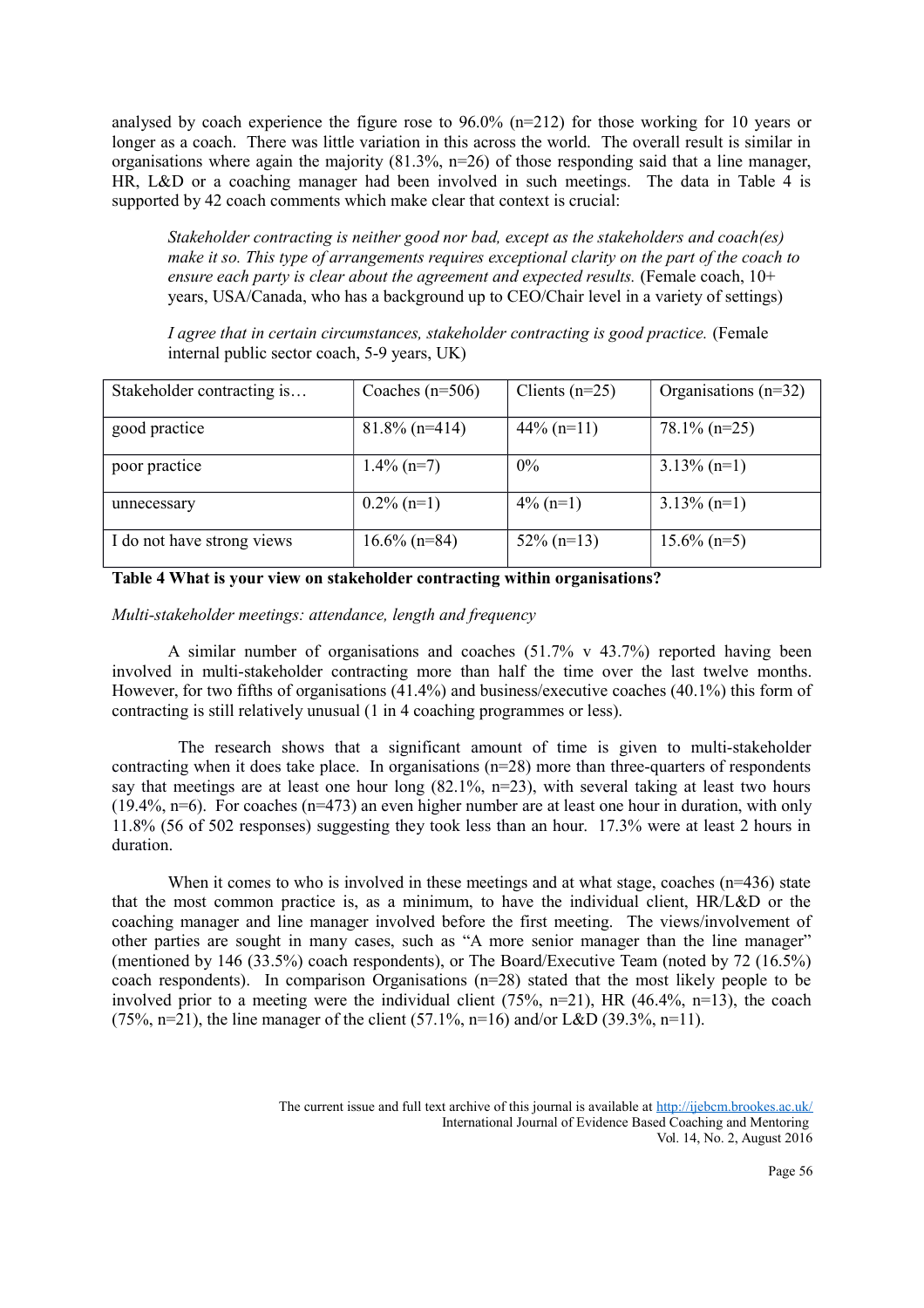Four-fifths of organisational responses state that the client, coach and HR/L&D were most likely to attend an initial three-way meeting, with the line manager being involved in two-thirds of responses. For coaches this was similar. For both coach and organisational respondents, the involvement of a more senior manager than the line manager was reported around a quarter of the time or less, mainly after the coaching had ended. Clients  $(n=11)$  mentioned the involvement of the line manager most often (72.7%, n=8). So across the data this means there are four key figures that are normally involved in multi-stakeholder contracting: the coach, client, HR/L&D and line manager, though not necessarily all of them in every meeting. The involvement of other participants, such as peer colleagues, more senior managers or direct reports is relatively limited, so HR/Learning and development and the line manager are the likely sponsors and representatives of the organisational perspective. From written comments members of The Board only tend to be involved when coaches work with the most senior people, such as CEOs.

 There were 101 written coach comments relating to who should be involved for those who believe multi-stakeholder contracting is good practice. More than half can be summarised in one key theme: "it depends on the context and purpose of the coaching and on the organisation's culture" (53 comments), as illustrated here:

*These responses really do depend on why the coaching is being done and in what sort of organisation.* (Male coach, 2-4 years, Europe, with an HR/L&D background).

*Who is involved when really depends on the specific context of the coaching engagement. No black or white. Key thing is transparency to the coachee at all times!* (Male coach, 5-9 years, UK, with Blue Chip background).

 So from this research we can conclude that: most coaches use multi-stakeholder contracting sporadically, that meetings are most commonly 60-90 minutes in length, the meetings usually involve the coach, coachee and a line manager and/or a representative from HR or L&D and the involvement of different participants is context-led.

#### *The role of multi-stakeholder contracting*

Coaches (n=466) saw their main roles in the contracting meeting:

- 1. To ensure that each person is aware of the role they will play in the coaching relationship e.g. individual client, organisational representatives and coach (85.62%, 399)
- 2. To make sure there is an agreed understanding about what coaching is (81.76%, 381)
- 3. To be the facilitator of the dialogue (72.75%, 339)

 There is consistency about the four circumstances when coach, organisation and client participants believe stakeholder contracting is appropriate:

1. when it is for the client's development: as part of a leadership/management programme, to develop skills for their current role, to support someone preparing to apply for promotion or to help them develop skills without which they may lose their job or be demoted.

2. when the organisation is paying.

The current issue and full text archive of this journal is available at<http://ijebcm.brookes.ac.uk/> International Journal of Evidence Based Coaching and Mentoring Vol. 14, No. 2, August 2016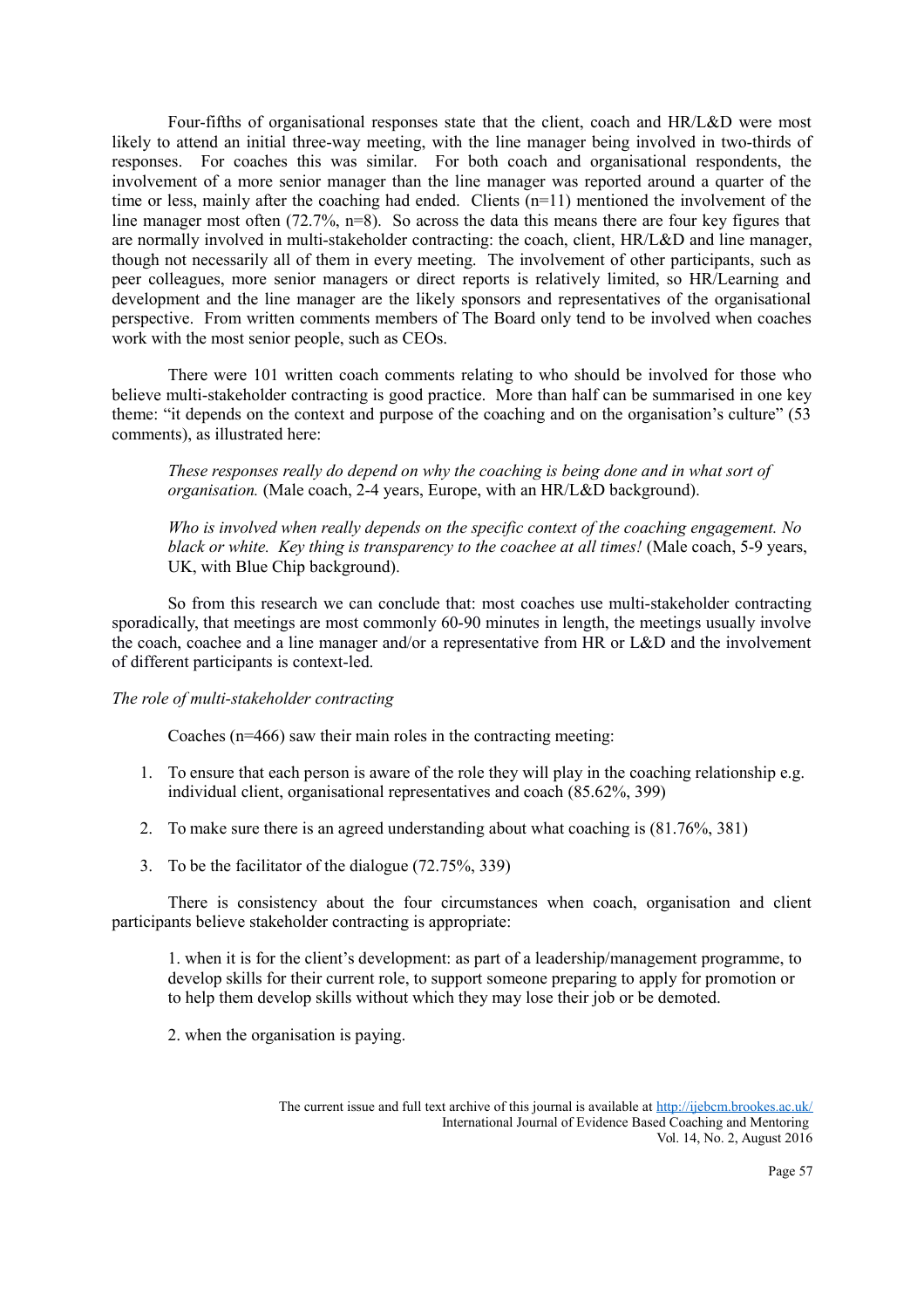- 3. when the coachee agrees.
- 4. When the coaching goals lend themselves to evaluation and review.

Coaches see their role in goal setting, both personal and organisational, is to facilitate the discussion so there is clarity about what is agreed.

 One difference is noticeable. Coaches are twice as likely to believe multi-stakeholder contracting should happen only when the coaching client agrees, compared to organisational representatives (coaches 69.7%,  $n=354$ , organisations 35.5%,  $n=11$ ). This links to a consistent theme in the comments made by coaches, of maintaining confidentiality. This emphasis is not mirrored by the organisational representatives and could be a source of tension.

## *The impact and benefits*

There were three key impact areas mentioned by coaches, clients and organisations:

- 1. aligning outcomes to organisational needs and strategic development
- 2. setting clear and specific goals

3.making the coaching more focussed on outcomes and action.

Coaches also mentioned that such contracting helped them retain a sharp focus and provided background information.

*It raises key issues that are often not explicitly discussed. It increases honesty and clarity of objectives… I often think the 3 or 4-way meeting … is the most valuable moment in the coaching programme… These meetings also make the coach more aware of the organisational context.* (Male coach, 10+ years, Europe with an Education background)

The impact of the meetings directly linked to the benefits the participants felt came from this form of contracting. All three groups of respondents selected the same top four responses providing solid data for how coaches, organisations and clients view the benefits:

- 1. greater clarity of outcomes
- 2. agreement on what coaching can/cannot deliver
- 3. better alignment of individual and organisation objectives
- 4. ensuring support to apply their development back in the organisation.

 The responses also point to other benefits, particularly around ensuring clear boundaries around confidentiality and ensuring the coach is not used in place of line management. Overall, there is clear agreement on both the impacts and benefits of multi-stakeholder contracting, between the three groups of participants. These could be summarized by providing greater clarity and transparency, and a link between the individual and the organisation.

*The challenges*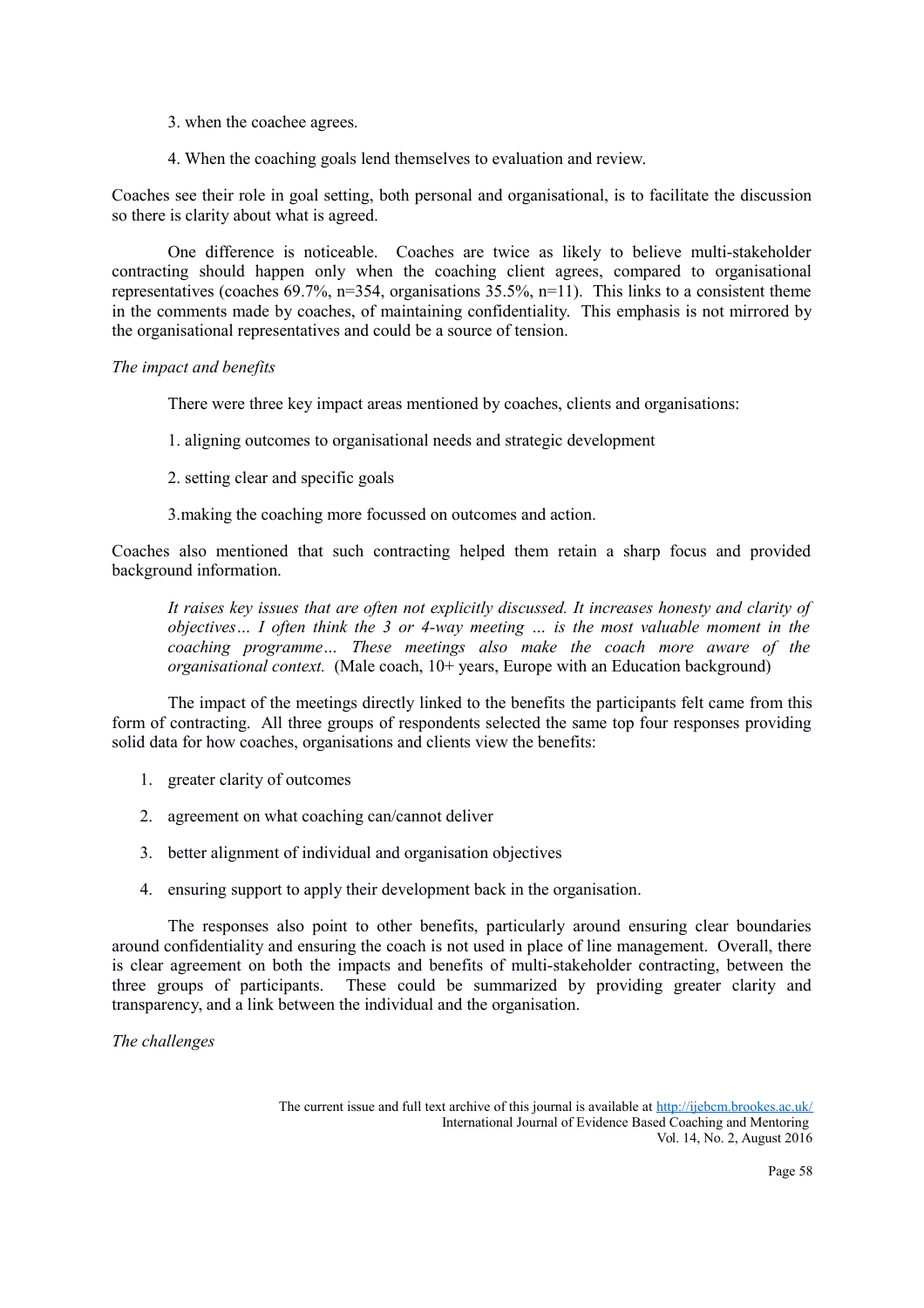The coach and organisational participants agreed there were many challenges in carrying out multi-stakeholder contracting. The key concerns were:

- 1. that coaching is being used by the organisation to deal with something a line manager has avoided
- 2. it creates challenges around boundary management between the three parties to the coaching (coach, client and organisational representative)
- 3. it creates challenges around maintaining confidentiality; this included the organisation sometimes seeking progress without the individual coachee's knowledge or agreement for example in "off-line" meetings or phone calls
- 4. it creates challenges around setting outcomes that are agreed between the individual client and the line manager

 Forty-five written coach comments could be summarized as ensuring clarity, confidentiality and how information and progress would be discussed. Another challenge, albeit less frequent, (eight respondents) alluded to the difficulties, time-wise, of getting parties together in the first place and then maintaining the engagement of the sponsor(s).

*My experience is that it is important to clarify what will be shared and not shared between sponsor and coach. Even so, some managers try to get more information. The contract then helps to state what can be shared and what not. So contracting can release some of these challenges but then helps to overcome them since an agreement has been signed in advance.* (Female coach, 2-4 years, Europe, with a media background)

*It has created challenges in scheduling meetings with 4 people (coach, coachee, line manager, HR).* (Male coach, 10+ years, UK with an HR/L&D and financial services background)

*The important thing is to contract who will be updating whom and on what.* (Female coach, 10+ years, UK, with an HR/L&D background)

*Some stakeholders have difficulty understanding their continuing role in the development of others.* (Female coach, 5-9 years, UK, with a medical HR/L&D background)

This links to the question "If you think stakeholder contracting is good practice, but sometimes do not do this, what is the reason?" Time and the reluctance of the coachee were important factors, and the key ones for the organisation. But for coaches the key factor was coaching being part of a leadership programme. This is at odds with the finding above when being part of a leadership development programme was given as a reason to carry out such contracting. There are few clues emerging from the written responses to explain this apparent contradiction.

So the authors put forward a number of hypotheses. These could be sessions directly linked to embedding learning from leadership programmes, and happen off site during the training over a short period or they could be one-off sessions where stakeholder contracting would be inappropriate (mentioned by a few coaches). It is also possible generic multi-stakeholder contracting was carried out in the designing of the leadership programme and in agreeing the focus of the training and the

The current issue and full text archive of this journal is available at<http://ijebcm.brookes.ac.uk/> International Journal of Evidence Based Coaching and Mentoring Vol. 14, No. 2, August 2016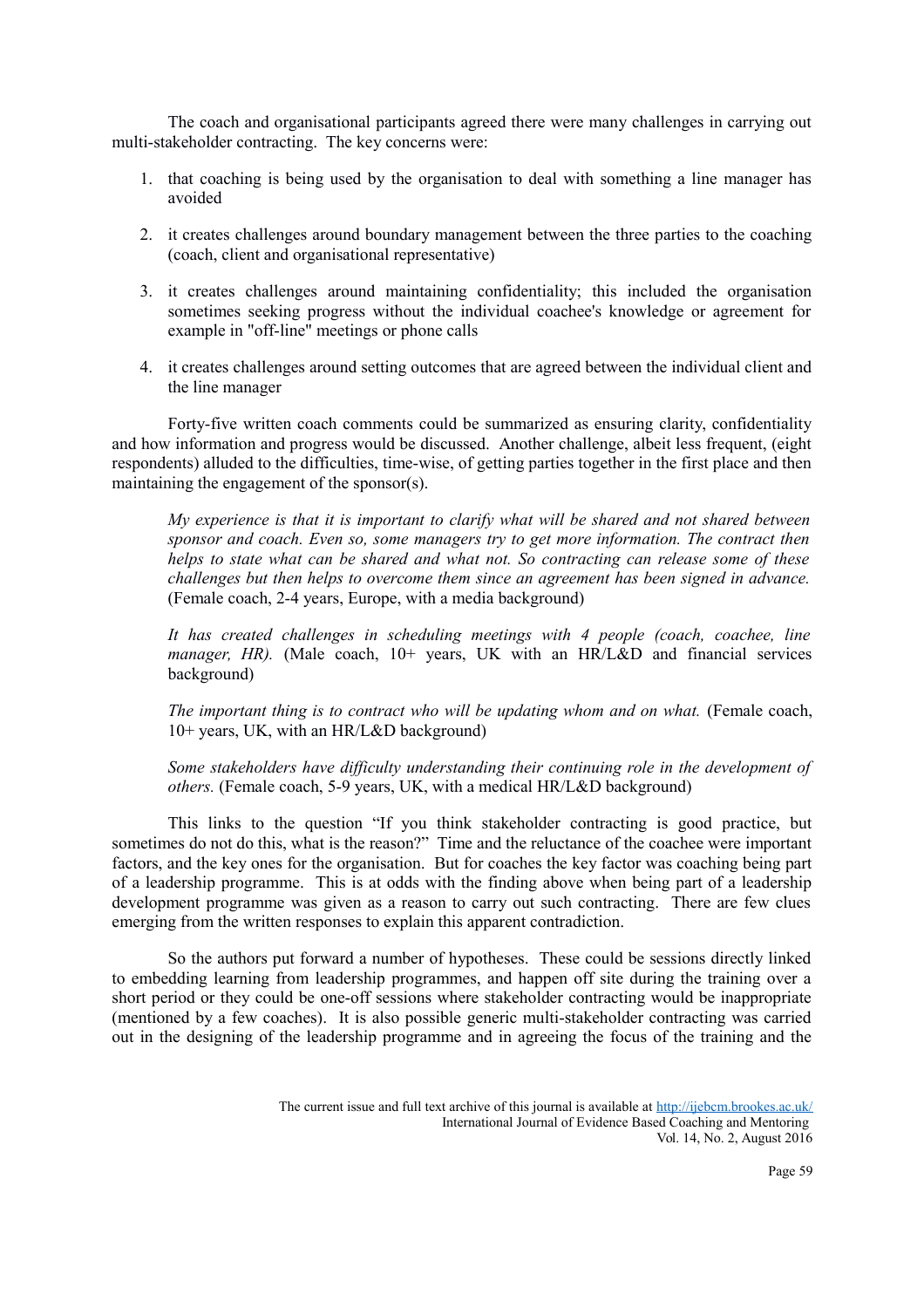coaching. Additionally, some coaches state that managers want coaching to be developmental only, not operational, and therefore feel no need to engage in contracting.

The literature does not yet address this, however, Eriksson (2011 p. 5) highlights a lack of dialogue about "clarifying and setting mutual expectations; expected outcomes; boundary issues; how the intervention will be followed up; ethical considerations; or feedback procedures". She advocates a seven-stage process beginning with a three-way meeting to ensure the organisation's responsibility. She defines executive coaching as:

A collaborative and agreed business-oriented process that aligns individuals with organisational goals, supports leaders in their role to further and facilitate the enhancement of professional performance and development and personal growth and learning (Eriksson, 2011, p. 26)

Cowan's qualitative research points to the complexity of accountability in executive coaching with some participants suggesting "they worked for the organisation, and others saying their loyalty was primarily to the coachee" (2013, p. 8).

The participants in the research have broadly agreed that multi-stakeholder contracting is good practice. Further research would need to identify why it often doesn't happen when it is part of a leadership programme.

#### *The role of supervision*

 Given that multi-stakeholder contracting presents a number of key challenges, these require the coach to have sufficient skills for it to be carried out effectively, and a minority of coaches and organisational representatives indicated a lack of confidence in doing so. There is also a role for supervision in providing a space to discuss this. When asked if they do three way contracting (n=517) while 87.8% of coaches said yes (n=454), two-thirds of those coaches  $(65.2\% , n=249)$  discussed stakeholder contracting in supervision and a third (34.8%, n=133) did not. This has implications for supervisor and coach training, addressed in our article on supervision (Turner & Hawkins, 2016).

#### *Best Practice Advice*

 A key ambition of the research was to share best practice by all parties on multi-stakeholder contracting. In optional written responses coaches, clients and organisational representatives were asked "What would be your top tip for successful stakeholder contracting?" The comments from organisations  $(n=8)$  and clients  $(n=6)$  have been excluded because of small response rates; each participant offered one suggestion.

| <b>Top Themes</b>             | Coaches $(n=253)$                                                                                                                                            |  |
|-------------------------------|--------------------------------------------------------------------------------------------------------------------------------------------------------------|--|
| 1 Clarity                     | Be clear on expectations (of stakeholder, client and yourself), boundaries,<br>confidentiality and what coaching is and isn't. (34.8%, 88)                   |  |
| 2 Honesty and<br>transparency | Ensure honesty and transparency in communication. Do not fear to challenge the<br>line manager and/or ask the important questions. Coach the line manager so |  |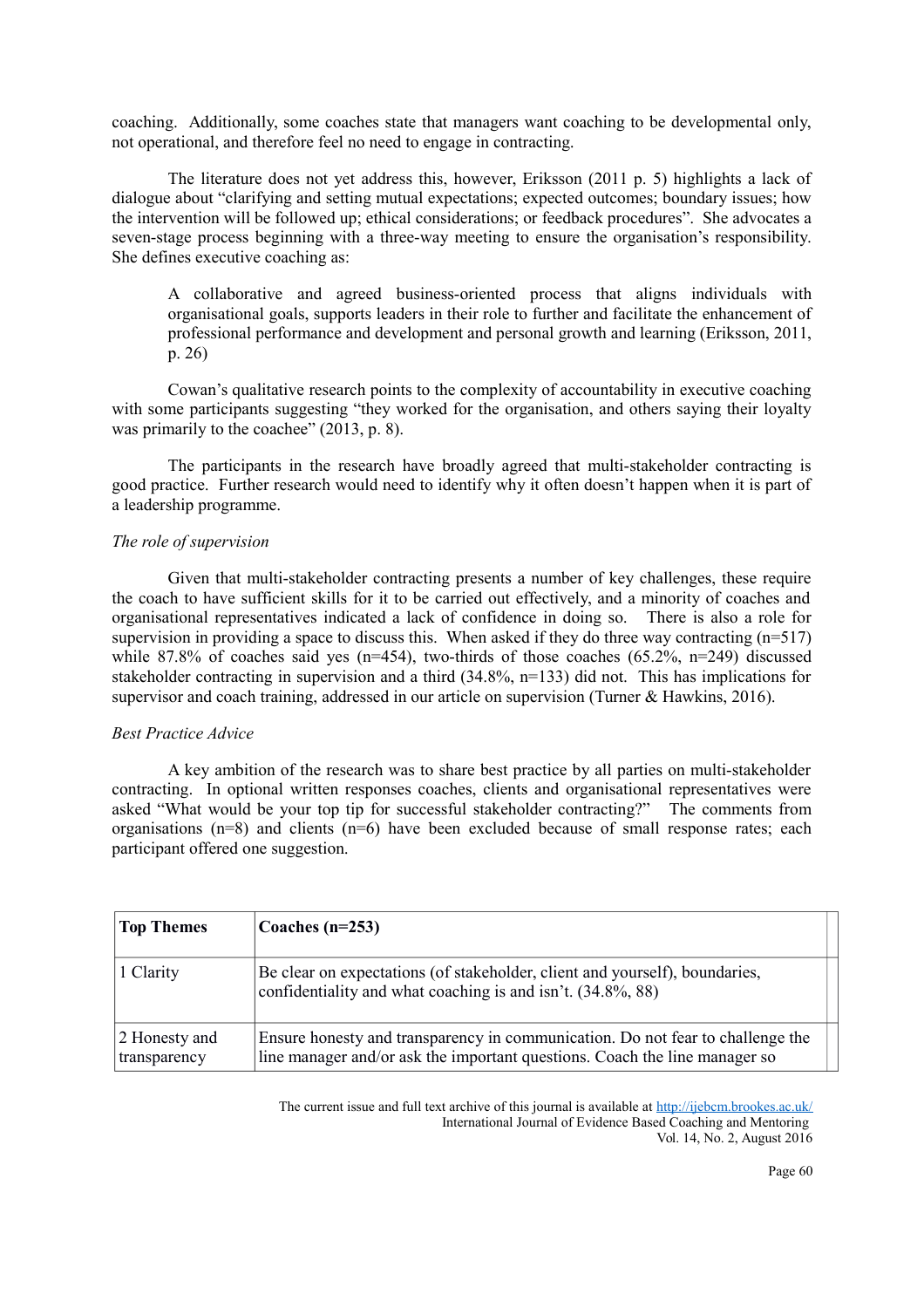|                                    | he/she is able to provide meaningful feedback. (14.6%, 37)                                                                                                                                                                                       |
|------------------------------------|--------------------------------------------------------------------------------------------------------------------------------------------------------------------------------------------------------------------------------------------------|
| 3 Leading and<br>planning          | Take the lead in contracting. Plan ahead, provide a clear, concise contract. (8.7%,<br>22)                                                                                                                                                       |
| 4 Setting outcomes<br>and measures | Establish clear desired outcomes and measures of success. (6.7%, 17)                                                                                                                                                                             |
| 5 Impartiality                     | Be impartial. Listen. Be curious. (4.7%, 12)                                                                                                                                                                                                     |
| 6 Engaging and<br>encouraging      | Engage with the client and stakeholder as partners in the coaching. Encourage the<br>individual client to lead the interim meetings. This is a good way for the client to<br>strengthen their interactions with their manager and HR (4.4%, 11). |
| 7 Flexibility                      | Be flexible – respond to individual circumstances and stick with professional<br>management practice and responsibilities (4.4%, 11)                                                                                                             |
| 8 Being brave                      | Be brave and firm. Do not fear to walk away if stakeholder expectations are<br>unrealisable $(4.0\%, 10)$                                                                                                                                        |
| 9 Understanding<br>the problem     | Aim to understand what really lies at the root of the problem $(3.6\%, 9)$                                                                                                                                                                       |
| 10 Rapport and a<br>safe space     | Put effort into building a positive rapport and creating a safe space $(3.2\%, 8)$                                                                                                                                                               |

## **Table 5: Top Ten coach themes for successful stakeholder contracting**

 In the analysis of the coach responses, the largest number focus on the need for clarity of expectations of all parties for both the contracting process and the coaching process, including clarity of boundaries, objectives and confidentiality. The number of suggestions indicates that coaches' views on multi-stakeholder contacting have moved on from some studies that indicated little involvement of the organisation in conversations about coaching programmes (Carter & Miller, 2009; Ogilvy & Ellam-Dyson, 2012). Themes 1 and 4 above, around clarity and setting outcomes and measures with organisations involved, appear to back the best practice advocated in the literature but not previously tested (Kilburg, 2000; Hay, 2007; Stewart et al, 20008; Rogers, 2008; Passmore & Fillery-Travis, 2011; Sandler, 2011; Eriksson, 2011; Scoular, 2011). While honesty and transparency are implicit, this study demonstrates, both in the suggestions and in answers throughout the questionnaire, that this is key, as summed up by one participant's "tip":

"*Total transparency and sometimes brutal honesty." (*Female coach, 5-9 years, UK, civil service background).

The other themes are mentioned for the first time in the context of multi-stakeholder contracting.

# **Conclusion**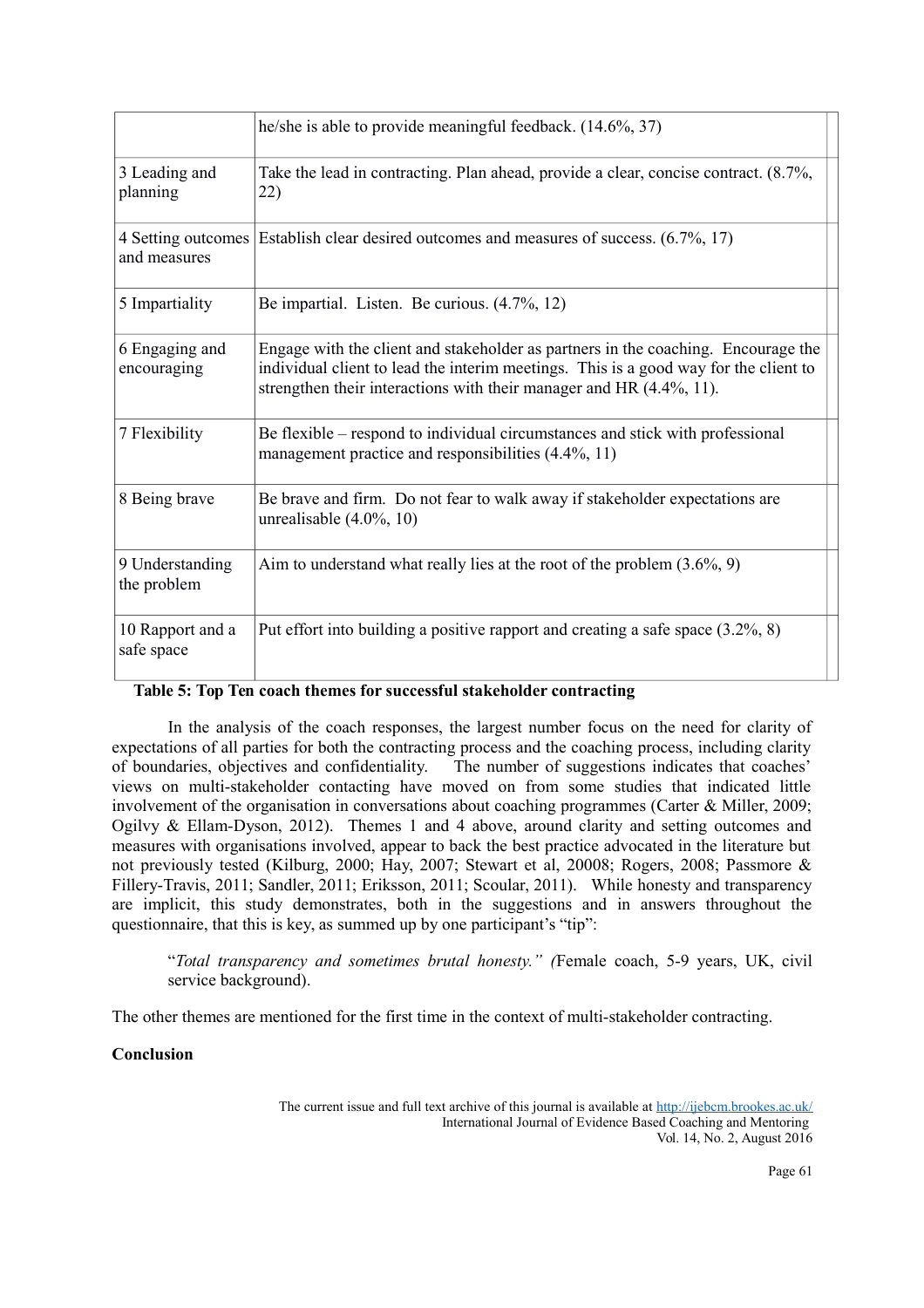The research presented in this article reveals that a large majority coaches and organisations employing coaching see stakeholder contracting as an important ingredient of successful coaching at work. It has demonstrated that there is significant, if sporadic, involvement by organisations in setting coaching outcomes and in evaluating outcomes (as advocated by Stewart et al, 2008, Rogers, 2008, Passmore and Fillery-Travis, 2011). The results are different from those found by Eriksson (2011) and Ogilvy and Ellam-Dyson (2012) which had shown no involvement in contracting on the part of organisations.

 The key benefits of multi-stakeholder contracting are seen as setting a clear frame for the coaching, clarifying the roles and expectations of all parties, establishing clear boundaries and protocols and jointly setting a focus for the coaching that will deliver both individual and organisational benefit. Challenges arise when there is lack of clarity, for examples around boundaries, leading to coaches being used in place of line managers, where there has not been transparent discussion of how information will be shared, when and by whom, when the coach may be put under pressure to disclose information threatening confidentiality, and when there is a lack of engagement.

 When asked what they would like the research to highlight, both coaches and organisation representatives wanted the other party to recognise the benefits of this form of contracting. The authors' hope is that through this research there will be more open discussion about multi-stakeholder contracting between coaches, coachees and the organisational sponsors of the coaching, and greater knowledge developed of its impact, benefits and challenges. The "top ten" themes in Table 5 above can be used as the basis for discussion between all participants. For the first time, the study has identified clear guidelines, based on the responses of research participants, on what makes multistakeholder contracting most effective.

#### **Recommendations for further research and for practice**

The findings point to other areas that could benefit from future research. In this study the role of the managers in setting goals has not been explored and a future study could focus on their role in the contracting for coaching. Where managers do not get involved one potential explanation, as yet not discussed in the literature, is around their confidence and capability in contributing to setting goals. There are also some comments that suggest executive and business coaches may not always feel equipped to deal with the range of issues resulting from multi-stakeholder contracting, so there are implications for the training of coaches. Participants also mentioned the varying degrees of managers' engagement with the coaching process and the support and challenge they might need. In addition, while the short-term impact of multi-stakeholder contracting has been noted, as yet there has been no discussion of the long-term impact of organisational involvement on goal achievement, in particular whether it aids outcomes being met, the degree to which they are met, and whether achievement is long-lasting.

One recommendation for practice is for coaches to brief organisations and clients about the role and purpose of multi-stakeholder contracting in advance of the meetings. These could cover the ten points coaches highlight (Table 5). This guidance could then be referred to during stakeholder meetings. While not discussed explicitly in the literature the expectation is that the representative (sponsor) will take a systemic role and represent more than their own vested interest within their team or division and draw on the requirements of multiple stakeholders. This is true of the coach too, taking on the role of the facilitator to draw from multiple perspectives in setting outcomes. Both the

The current issue and full text archive of this journal is available at<http://ijebcm.brookes.ac.uk/> International Journal of Evidence Based Coaching and Mentoring Vol. 14, No. 2, August 2016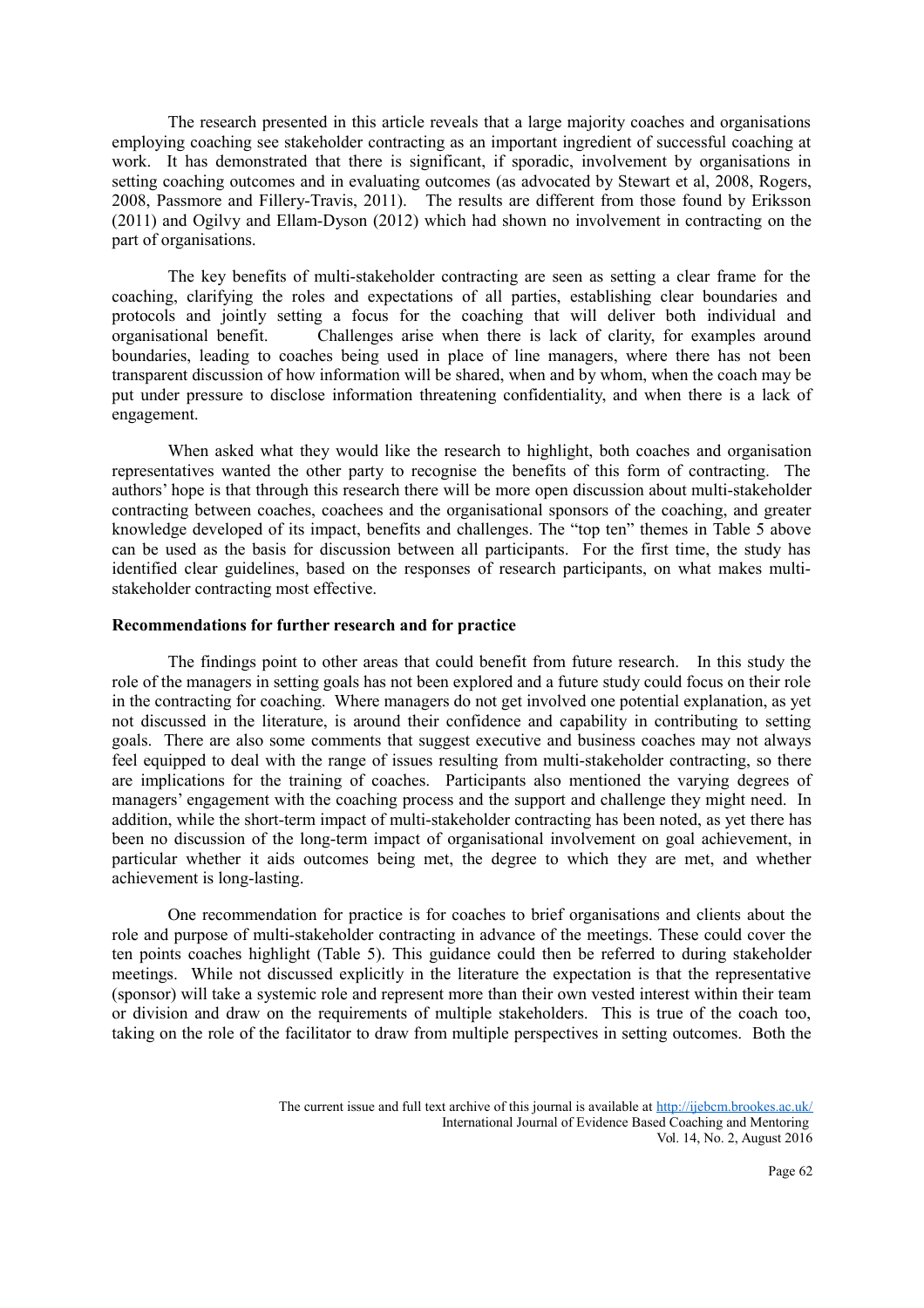organisational representatives and the coach may need practical skills support. For the representative this could be in communication, clarity of outcome-setting, dealing with difficult conversations.

 The coaches' key challenges arising from this research would be in planning and briefing participants, supporting and challenging all parties, handling the emerging dynamics, addressing potential areas of conflict and ensuring there is clarity of outcome and expectations. In particular coaches may need to overcoming resistance in themselves, the coachee and/or the stakeholders, develop skills in deciding when multi-stakeholder contracting is appropriate and being able to present the benefits of it, facilitating generative dialogue between all parties, clarifying the roles both in the contracting and the coaching programme. This would elicit aligned clear, outcomes and evaluation on which all parties are agreed and exploring concerns from any of the parties.

 There are also implications for the future training of coaches and coach supervisors linked to developing systems thinking, skills in handling multi-stakeholder contracting meetings and the dynamics arising from them as well as contracting around supervision to ensure multi-stakeholder contracting is addressed.

 For coaching to provide greater value to both the coachee and their organisation through individual, team, organisational and wider system transformation, effective multi-stakeholder contracting is an essential element. We hope that this research will support this endeavour.

## *Acknowledgements*

The researchers acknowledge the support of the AC, EMCC and ICF, Coaching at Work magazine and a number of organisations, researcher Dr Daria Tkacz who supported some of the quantitative analysis and did the two-stage coding for the qualitative analysis, and Dr Dawn Lyon for insightful and generous feedback on drafts of this paper.

#### **References**

- Association for Coaching (2015) Coaching defined. Retrieved  $25<sup>th</sup>$  July 2015 from <http://www.associationforcoaching.com/pages/about/coaching-defined>
- Brown, P. & Haughton, E. (2015). The future of coaching as a profession. *Global Coaching Perspectives,* 6, 7-8. Retrieved 25<sup>th</sup> July 2015 from [http://associationforcoaching.com/media/uploads/july\\_2015\\_global\\_coaching\\_perspectives\\_-](http://associationforcoaching.com/media/uploads/july_2015_global_coaching_perspectives_-_final_for_website.pdf) [\\_final\\_for\\_website.pdf](http://associationforcoaching.com/media/uploads/july_2015_global_coaching_perspectives_-_final_for_website.pdf)
- Carter, A. & Miller, L. (2009). *Increasing business benefits from in-house coaching schemes.* Brighton: Institute for Employment Studies. Retrieved 21<sup>st</sup> July 2015 from <http://www.employment-studies.co.uk/system/files/resources/files/mp85.pdf>
- Charan, R. (2009). The Coaching Industry: A Work in Progress. *Harvard Business Review.*  Retrieved 25<sup>th</sup> July 2015 from<https://hbr.org/2009/01/what-can-coaches-do-for-you>
- Coutu, D. & Kauffman, C. (2009). What can coaches do for you? *Harvard Business Review.*  Retrieved 25<sup>th</sup> July 2015 from<https://hbr.org/2009/01/what-can-coaches-do-for-you>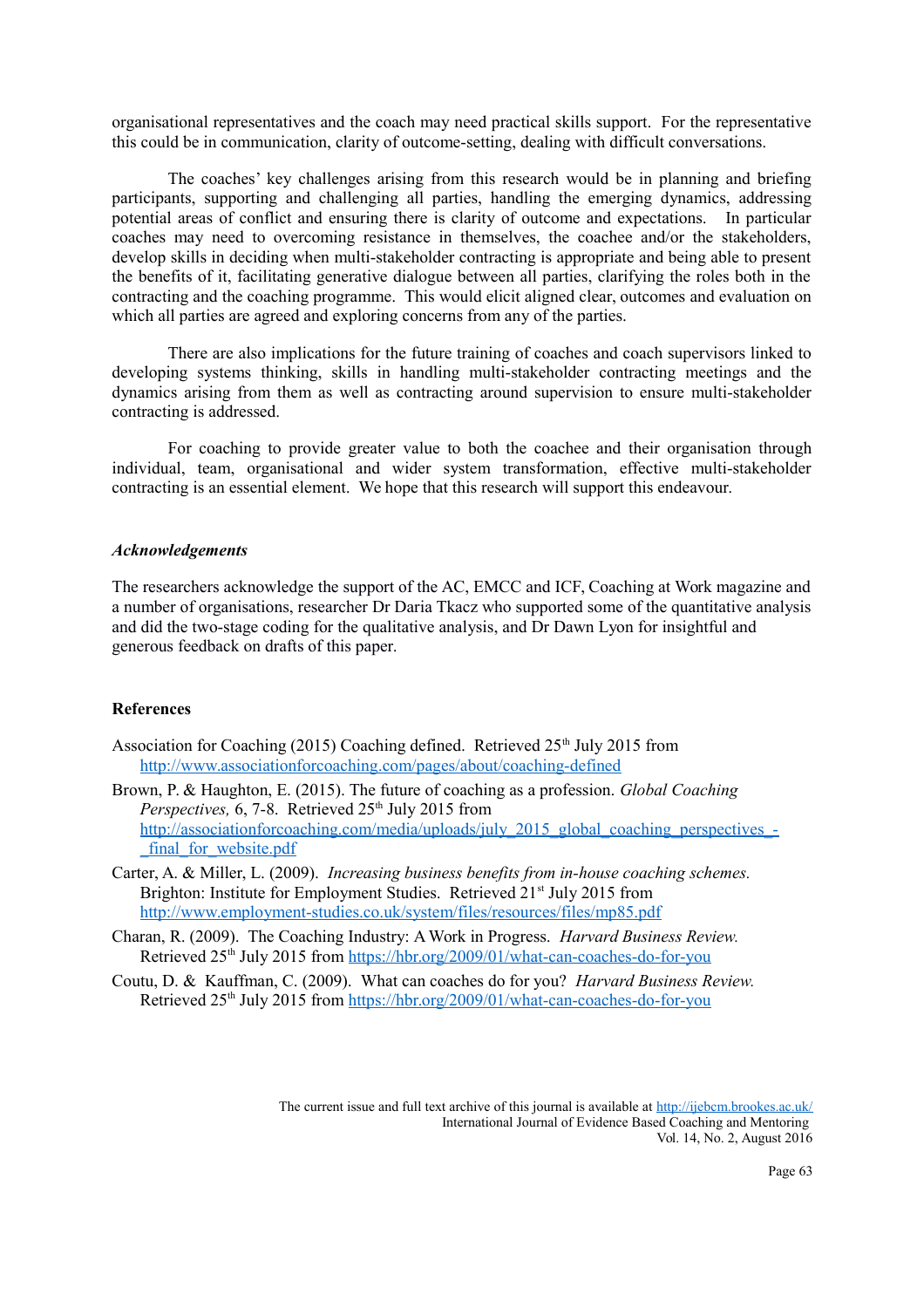- Cowan, K. (2013). What are the experiences of external executive coaches working with coachees' assigned goals? in *International Journal of Evidence Based Coaching and Mentoring* Special Issue No.7, 14-25.
- Clutterbuck, D. (2015). Eight coaching myths and misconceptions. *Global Coaching Perspectives* 6, 9-11. Retrieved  $23<sup>rd</sup>$  July 2015 from [http://associationforcoaching.com/media/uploads/july\\_2015\\_global\\_coaching\\_perspectives\\_-](http://associationforcoaching.com/media/uploads/july_2015_global_coaching_perspectives_-_final_for_website.pdf) [\\_final\\_for\\_website.pdf](http://associationforcoaching.com/media/uploads/july_2015_global_coaching_perspectives_-_final_for_website.pdf)
- Cresswell, J. W. & Plano Clark, V. (2007). *Designing and conducting mixed methods research.*  Thousand Oaks: Sage Publications, Inc.
- David, S., Clutterbuck, D & Megginson, D. (2013). *Beyond goals effective strategies for coaching and mentoring*. Farnham: Gower Publishing Limited.
- Easterby-Smith, M. Thorpe, R. & Lowe, A. (2004). *Management research* (2nd edition). London: Sage Publications Ltd.
- English, F. (1975). The three-cornered contract. *Transactional Analysis Journal* 5 (4), 383.
- Eriksson, K (2011). *Executive coaching: Diverse stakeholder perspectives and a model for agreed procurement procedures* (abridged version). Submitted for the award of Doctor of Philosophy at the University of Derby (unpublished).
- Goldsmith, M. & Morgan, H. (2004). Leadership is a contact sport. *Strategy and Business* 36. Retrieved 29<sup>th</sup> July 2015 from http://www.strategy-business.com/article/04307?gko=a260c
- Hay, J. (2007). *Reflective practice for supervision and coaches*. Maidenhead: Open University Press.
- Holton, J. (2010). The coding process and its challenges. In *Grounded Theory Review: An International Journal*, 9 (1). Retrieved 23rd March 2016 from <http://groundedtheoryreview.com/2010/04/02/the-coding-process-and-its-challenges/>
- Kilburg, R. R (2000). *Executive coaching Developing managerial wisdom in a world of chaos*. Washington: American Psychological Association.
- International Coach Federation and PricewaterhouseCoopers (2012). *ICF global coaching study executive summary.* Retrieved  $31<sup>st</sup>$  July 2015 from [www.coachfederation.org/coachingstudy2012](http://www.coachfederation.org/coachingstudy2012)
- Knights, A. & Poppleton, A. (2007). *Research insight: Coaching in organisations,* London: Chartered Institute of Personnel and Development.
- McLeod, J. (1994). *Doing counselling research.* London: Sage Publications Ltd.
- Moustakas, C. (1994). *Phenomenological research methods,* Thousand Oaks, CA: Sage Publications, Inc.
- Ogilvy, H. & Ellam-Dyson, V. (2012). Line management involvement in coaching: Help or hindrance? A content analysis study. *International Coaching Psychology Review*, 7 (1), 39–54.
- Passmore, J. & Fillery-Travis, A. (2011). A critical review of executive coaching research: a decade of progress and what's to come in *Coaching: An International Journal of Theory, Research and Practice*, 4 (2), 70-88. Retrieved 1<sup>st</sup> August 2015 from <http://dx.doi.org/10.1080/17521882.2011.596484>
- Peterson, D. B. (2009). Does your coach give you value for your money? *Harvard Business Review.*  Retrieved 1<sup>st</sup> August 2015 from<https://hbr.org/2009/01/what-can-coaches-do-for-you>
- Ridler & Co (2013). *Ridler report 2013: Trends in the use of executive coaching in collaboration with EMCC UK*. Retrieved 19<sup>th</sup> October 2013 from<http://www.ridlerandco.com/ridler-report>
- Robson, C. (2002). *Real world research* (2nd edition). Oxford: Blackwell Publishing.